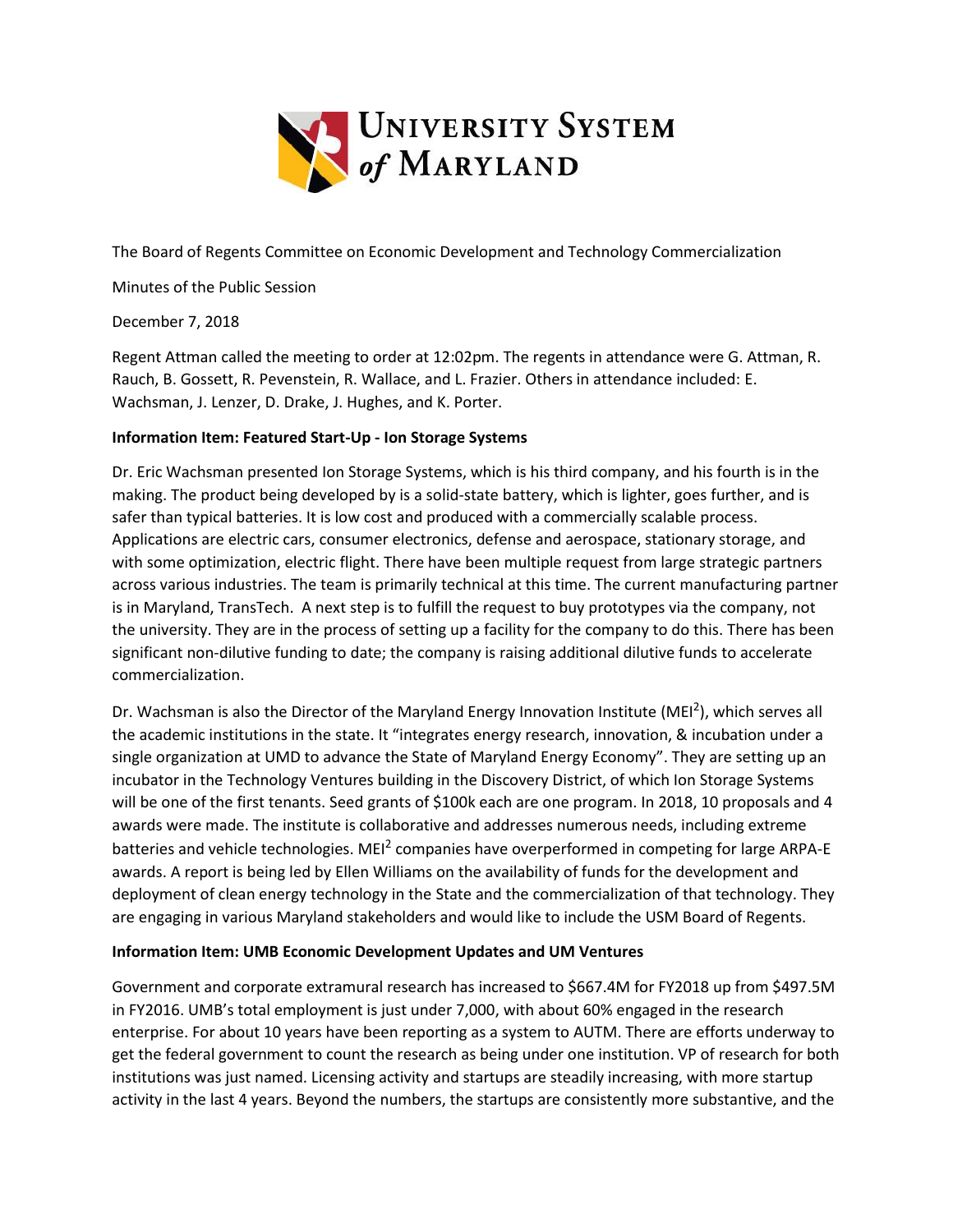number of high-potential licenses is increasing. FY2018 saw increased licensing revenue, and faculty members receiving the benefits go a long way to showing that entrepreneurship is not only encouraged but can have real payback. They want to be a good group to work with, so they've invested in building that staff. They can get to a term sheet within a couple of weeks with two willing partners and standard language due to infrastructure improvements. A dedicated lawyer from the University counsel is very helpful. The majority of the office came out of the private sector. They are seeing serial entrepreneurs and the benefits that can bring. Four recent successful outcomes were presented out of UMB, and four of many UM Ventures (UMB, UMCP collaborations) were presented.

A team of 15 people have been dedicated to corporate sponsored research. Indirect rates have been lowered as well to incentivize this work. Often, companies who license will also get involved with research. Funded agreements have seen 15% annual growth since 2009, with fewer than 1% coming in the door and not closing. They track every step of the process to bring down the overall time; it requires a lot of project management. Master agreements also help. It went from 40 weeks to prepare a clinical trial agreement, which wasn't horrible, to 15 weeks – so more work can be done.

The Center for Maryland Advanced Ventures has included the Baltimore Fund, Life Sciences IP Fund, President's Entrepreneurial Fellow, and the Graduate Research and Innovation District. This is \$1M per year to create an develop university-affiliated companies in Baltimore city. 200 jobs have been created or retained so far, at about \$5,000 per job.

## **UMCP Economic Development Updates and UM Ventures**

Entrepreneurship at College Park is very distributed, but strides are bringing made to bring these groups together. They have created a brand called StartupUMD. It's where more than one program can come together. Anyone can walk into one of these and help them navigate to the right resources. They are also creating an online innovation gateway. Other branding initiatives are underway. It has also been a building year, bringing on talent to help put everything together.

Some areas of strength such as digital technologies are seeing a changing IP landscape. Another piece of the puzzle is entrepreneurial talent for the faculty and students that are passionate but need help to take it to the next step. The new IP policy has been foundational to some of the shifts that have been made. Ken Porter of Innovate Calgary, present at the meeting, is a disruptor in tech transfer and now leading College Park's Office of Technology Commercialization. They are working on and succeeding in getting easier to work with, as Jim mentioned. With limited resources they must focus. Other pieces to the puzzle are the TechPort incubator in Saint Mary's County. UMCP is also rethinking the model of the international incubator, moving into a virtual model. The first WeWork in Maryland and the first on a college campus is at UMCP, and UMCP is in the process of mapping out where startups can go on the continuum of office facilities.

One of the most underutilized resources at College Park are alumni. There have been events in NYC and other cities, which received great interest. They will launch the group formally at an event at the We Work in College Park. 2018 Innovate Maryland showcased UMCP technology and had a lot of energy. The next event will be April 11 at the Hotel at UMCP.

MAVRIC is a regional effort, and a conference in the fall went very well. It was funded by the US Dept. of Commerce, with 2 more years of funding.